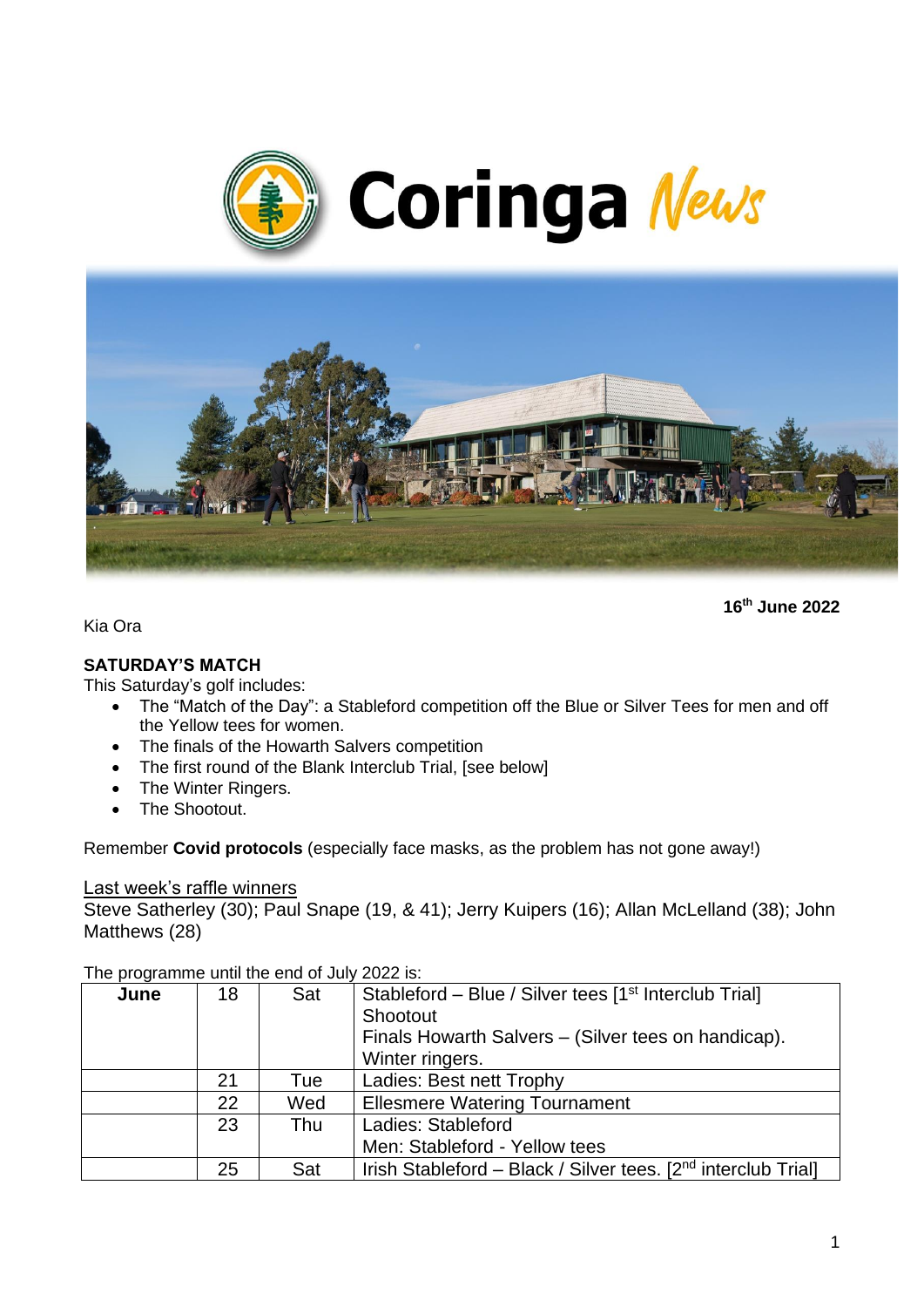|      |                |             | Shootout                                                                |
|------|----------------|-------------|-------------------------------------------------------------------------|
|      |                |             | Winter ringers.                                                         |
|      | 28             | <b>Tues</b> | Ladies: Stableford                                                      |
|      | 29             | Wed         | WEDNESDAY TOURNAMENT - Stableford - Silver                              |
|      |                |             | <b>Tees</b>                                                             |
|      |                |             | - 11 am start; \$10 entry fee.                                          |
|      | 30             | Thu         | Ladies: Fun Game                                                        |
|      |                |             | Men: American Stableford - Yellow tees                                  |
| July | $\overline{2}$ | Sat         | Stableford - Blue / Yellow tees                                         |
|      |                |             | Rep Trial Process - Blue tees.                                          |
|      |                |             | Shootout                                                                |
|      |                |             | <b>Winter Ringers</b>                                                   |
|      | 5              | Tue         | Ladies: Mid-Winter Lunch (possibly help required).                      |
|      | 6              | Wed         | Lone Star Group WATERING TOURNAMENT                                     |
|      |                |             | Stableford - White Tees.                                                |
|      |                |             | 10.30 am start; (\$15 entry fee.)                                       |
|      | $\overline{7}$ | Thu         | Ladies: Betty McBirdie                                                  |
|      | 9              | Sat         | Men: Stroke - Jerry Attick Trophy - Yellow tees<br>Stroke - White tees. |
|      |                |             | Rep Trial Process - Black tees.                                         |
|      |                |             | Shootout                                                                |
|      |                |             | <b>Winter Ringers</b>                                                   |
|      | 12             | Tue         | Ladies: Val Sutherland                                                  |
|      | 13             | Wed         | <b>Templeton Wednesday Tournament</b>                                   |
|      | 14             | Thu         | Ladies: L G U                                                           |
|      |                |             | Men: - Stableford - White tees                                          |
|      | 16             | Sat         | Par - Black / Yellow tees.                                              |
|      |                |             | Rep Trial Process - Black tees.                                         |
|      |                |             | <b>KORNZ Cup:</b> Alfa Group v Afternoon Mens from 11.30                |
|      |                |             | a.m.                                                                    |
|      |                |             | Shootout                                                                |
|      |                |             | <b>Winter Ringers</b>                                                   |
|      | 19             | Tue         | Ladies: Best Nett Trophy                                                |
|      | 20             | Wed         | WEDNESDAY TOURNAMENT - Stableford - Silver                              |
|      |                |             | <b>Tees</b>                                                             |
|      |                |             | - 11 am start; \$10 entry fee.                                          |
|      | 21             | Thu         | Ladies: Stableford trophy<br>Men: Par - Yellow tees                     |
|      | 23             | Sat         | Irish Stableford - Blue / Silver tees                                   |
|      |                |             | Rep Trial Process - Blue tees                                           |
|      |                |             | Shootout                                                                |
|      |                |             | <b>Winter Ringers</b>                                                   |
|      | 26             | Tue         | Ladies: Hidden Holes - Stableford                                       |
|      | 27             | Wed         | <b>Ellesmere Watering Tournament</b>                                    |
|      | 28             | Thu         | LadiesStableford                                                        |
|      |                |             | Men: Stableford - Yellow tees.                                          |
|      | 30             | Sat         | 4BBB nett -Silver tees                                                  |
|      |                |             | Urlwin Rosebowl Qualifying (16 pairs to qualfy).                        |
|      |                |             | Shootout                                                                |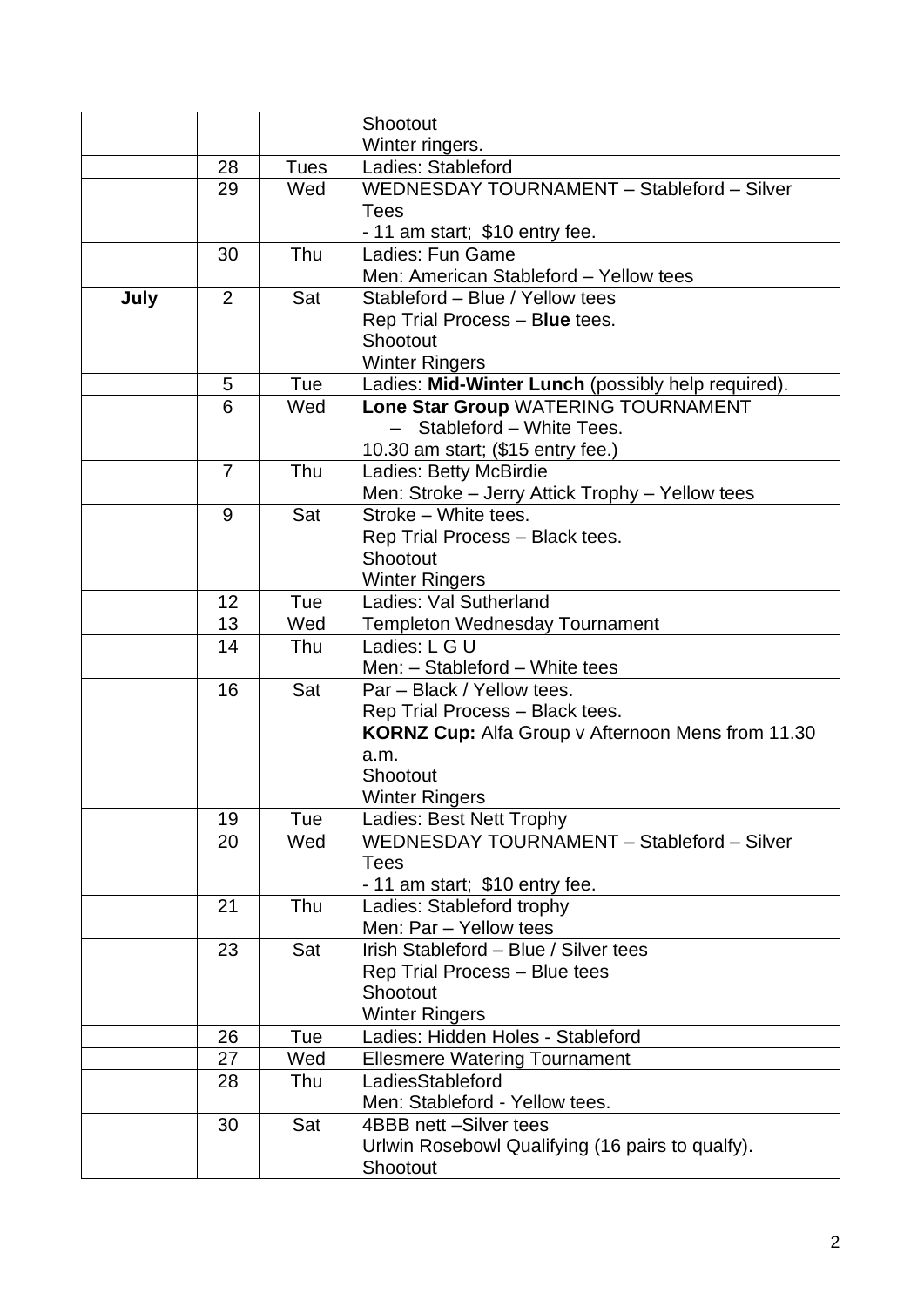|  | .<br>$-1 - 1$<br>$\mathbf{v}$<br>-- |
|--|-------------------------------------|
|  |                                     |

**CORINGA SUCCESS 2022 Canterbury Golf Champion of Champions - Coringa Golf Club**



Another momentous success has been achieved by our club champion representatives (pictured above): John Rademakers (a late replacement for Rohan Ware who is selfisolating with Covid) - Senior, Albert Yee - Intermediate and Chris Choie ( who replaced Garry Puddy who was expected to travel for work duties) - Junior.

They combined to win the coveted Champion of Champions title, playing in a field of over 70, (from 25 clubs), at the Waimairi Beach course last Sunday. This is the third time in the past 12 years, that our club representatives have proved themselves amongst the best of the best of all affiliated clubs in Canterbury and come out on top.

With John leading from the front, he shot a solid 4 over 76, Albert was next to tee off for the team and came in with a credible 82 after having 2 triple bogeys when in prime position to capitalise on the holes, only for a poor stroke or ball contact letting him down. He also scored an eagle on Hole # 1 and two birdies. Chris anchored the team at the tail end of the field and his group being the last to tee off, would've experienced the worst of playing conditions as wind came up and endured much more of the rain. Having left his companion dog roaming free outside at his home for the day, Chris raised his game play and shot an impressive 82 which included a disastrous blowout hole which he'd like to forget. What was surprising was their team winning margin of 5 over their closest rival Templeton.

This special tournament began with the morning play under cold overcast conditions with strong northerlies prevalent and with the likelihood of some rain imminent. The greens were extremely quick, and the wind did not relent, making it very tricky to judge on treacherous downhill breaking putts. Most of the pin placements were in very challenging positions to test the prowess of the participants to get their approaches close.

Prior to the results being presented to those that remained in the clubhouse, we believed that Hole # 13, a sharp dog right par 5, would be the Achille's heel for the team as Albert and Chris shot an aggregate of 19 (9 over) for that hole, both failing to get out of the frontside bunker which had some very deep fluffy light sand in it. However, they need to be commended for putting that hole behind them and having the fortitude to still perform at their highest level under trying conditions.

Besides winning the Overall Team title based on Gross Stableford, John won the Senior Individual Net Stableford and Chris won the Junior Individual Net Stableford.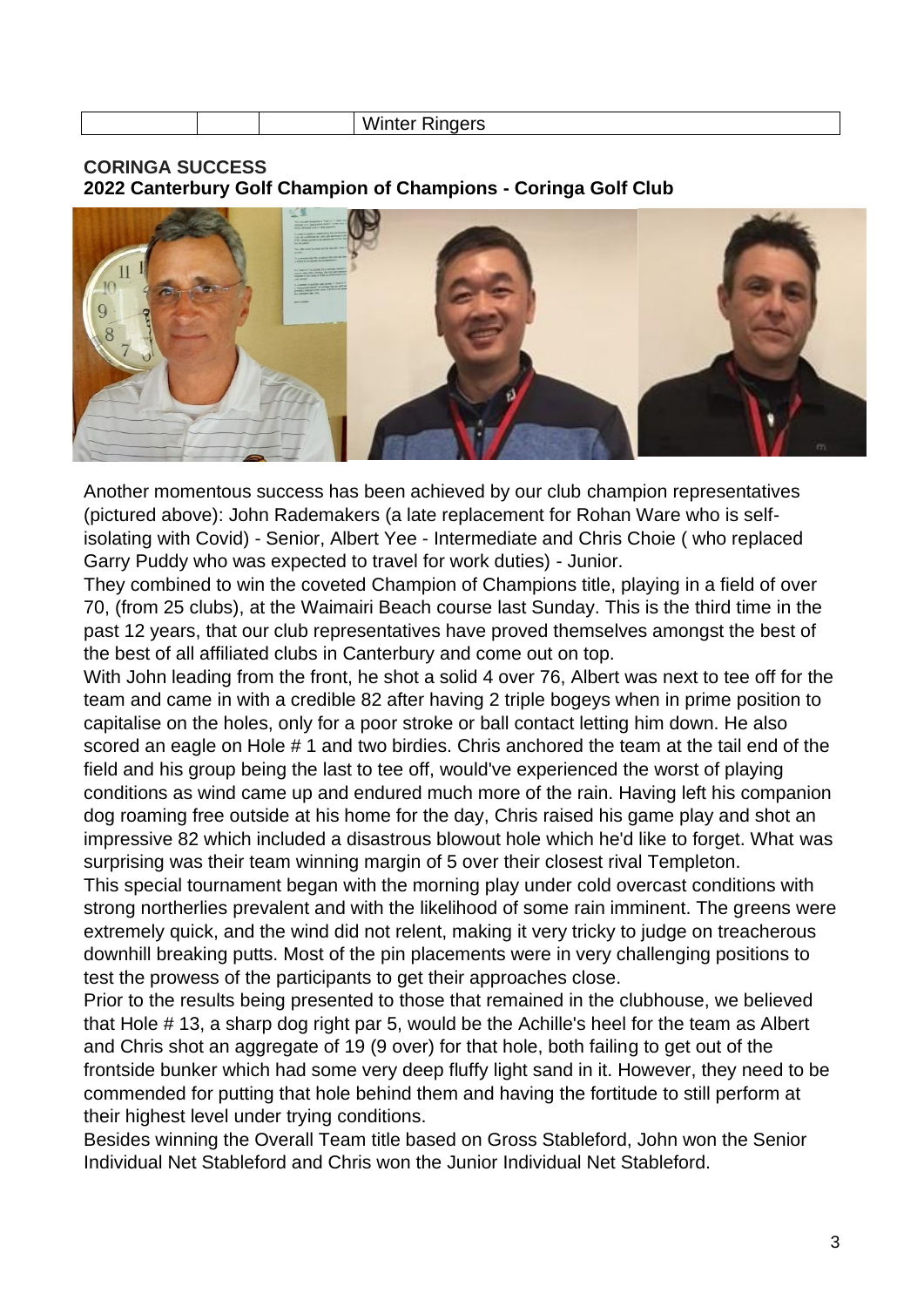Well done guys!!! This brings great pride and joy to all Coringa members. Reported by Kevin King (Albert Yee's Caddie) **Course News**

Its been a busy week on the Course front

- Rohan's recovered from his brush with COVID and is busy back at the Club
- Our new Greenskeeper, Cameron Jeffrey, started on Wednesday. Pleae make him feel welcome when you see him around the course
- The  $14<sup>th</sup>$  green has now been sprayed to get rid of the moss that's been affecting it. Rohan's also put some iron on it to colour it up (the spray browns the green a bit). Rohan's confident we'll get it back into decent shape soon – the missing ingredient is…..
- the new coring machine which should be with us on Friday (photos in next weeks newsletter). The machine will be put to work asap as Rohan's keen to get started punching holes in the Greens (this isn't a full coring, rather just enough to let the water through the solid grass covering on the Greens)

We also owe **Doug Hobson** a belated thanks – Doug arranged for the car park to be graded a couple of weeks ago and its great to be able to drive into the Club without having to navigate the pot holes, especially around the entrance way.

Sorry we didn't say thank you earlier Doug – it's much appreciated.

## **Tuesday Crew**

The team had a big day at the Club this week. With a sunny but cool day the team had a busy day pouring concrete for the new washdown area by the Greens Keeper shed



The team poured the concrete on the 6m2 washdown pad (and yes we did let Walter out before the concrete set)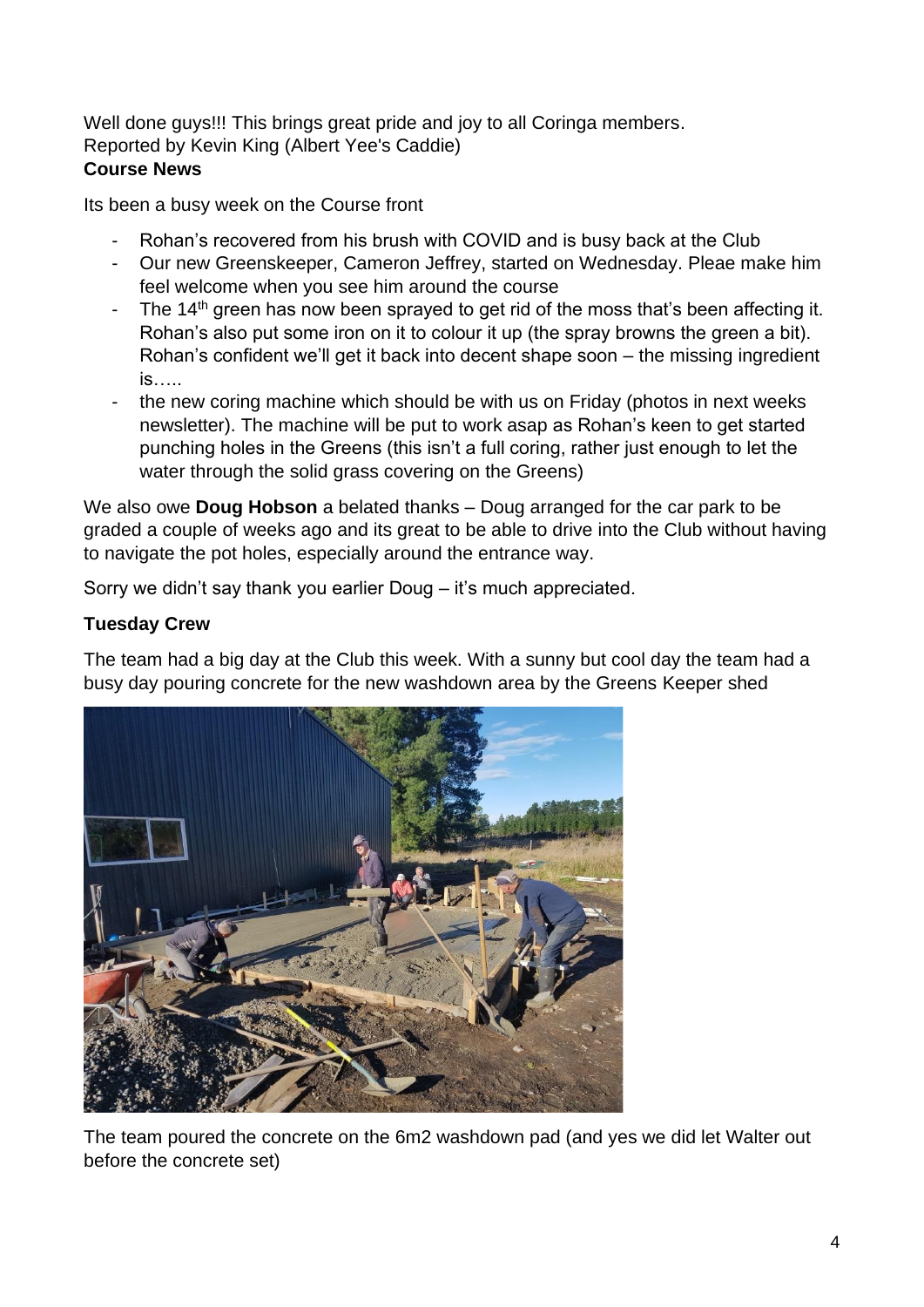

While Brian played on the digger…..(actually he was busy digging the soak pits at both ends of the shed – this will mean that all the rainwater from the shed's roof has somewhere to go rather than pouring onto the ground besides the shed and flooding the surrounding paths and work areas each winter)

Under the watchful eye of the Boss (there in the red shirt) the crew smoothed (and smoothed and smoothed) the concrete (this went on until well into the night with the Boss still working under car headlights at 9pm that night!!)



There's more to do – boxing to remove, soak pits to filled in and another concrete pour next week for the drive-on area, but we should have it largely completed in a week's time (weather permitting).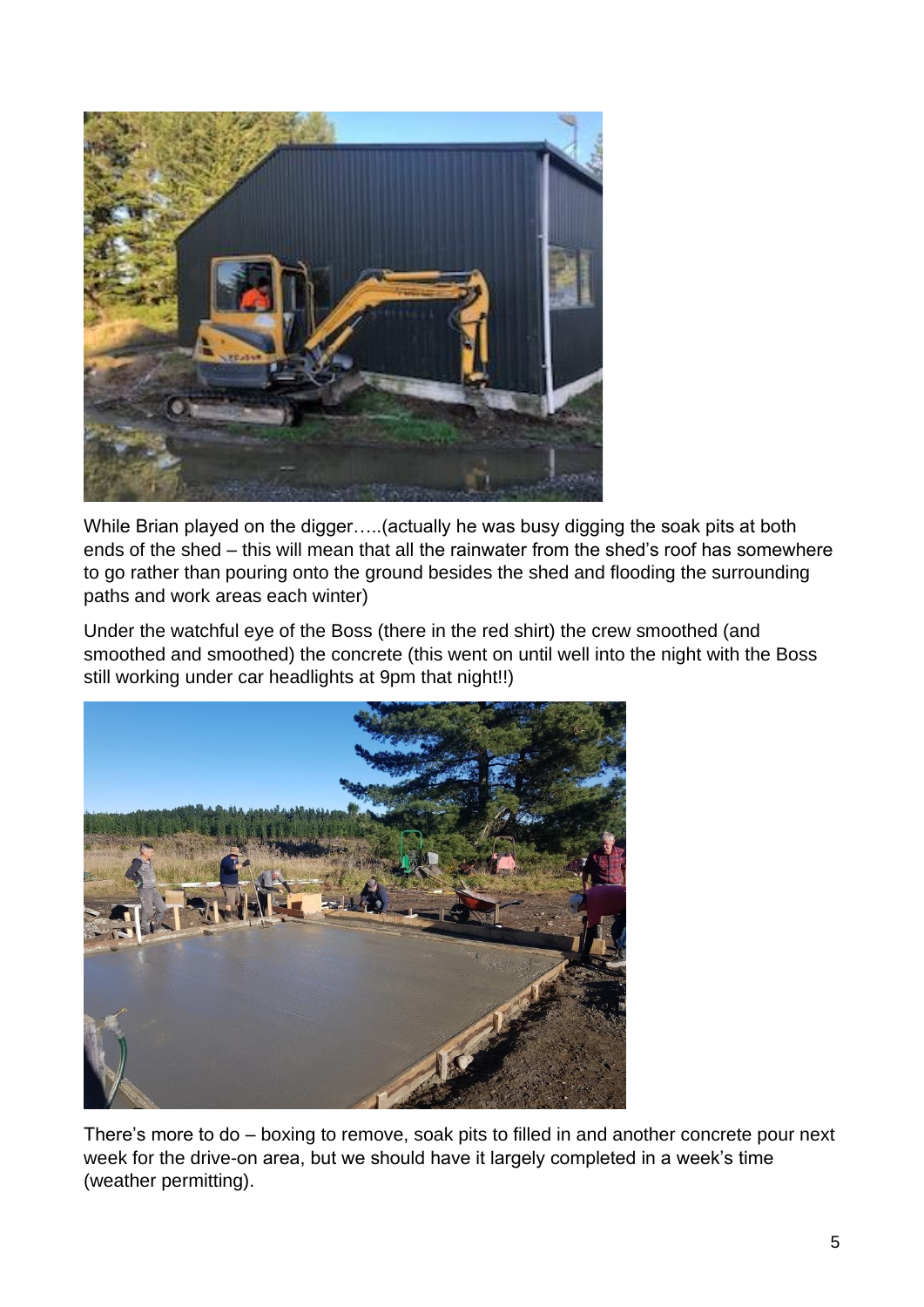It will be another significant project ticked off by the team (FYI – it would have cost the Club another \$2,000 just to lay the concrete without the Tuesday crew doing all the labour)

It's also great the Club can finally give the Greens Keeping team the facilities that they deserve - Rohan has been asking for this area for a long time now and was a very happy man on Tuesday!!

And even better – this project has largely been funded by the sale of the old scrap mowers that we've had hanging outside the Green Keepers shed (double benefit – we tidy up the old machinery lying rusting around outside and in doing so, it pays for most of the materials used here).

#### **What a great day !!!!**

#### **INTERCLUB Blank Cup Trial Programme**

There are several new low handicap golfers playing, so please contact John Rademakers, (the trial convenor and selector), or the pro shop (see below). We would love to see as many of you who are able involved.

The trial process, depending on weather and course conditions, will be the average 0f five (of six possible rounds) scheduled rounds between 18th June and 23rd July. Trial Format - Six dates are available to put in a minimum of five scores. Anyone who

chooses to play all six rounds - their scores will be averaged over their six rounds.

| Sat 18th June | <b>Blue Tees</b>  |
|---------------|-------------------|
| Sat 25th June | <b>Black Tees</b> |
| Sat 2nd July  | <b>Blue Tees</b>  |
| Sat 9th July  | <b>Black Tees</b> |
| Sat 16th July | <b>Blue Tees</b>  |
| Sat 23rd July | <b>Blue Tees</b>  |
| Sun 24th July | Team announced    |
|               |                   |

1st Blank Interclub match scheduled for Sunday 7th August 2022.

Trial Format:

1. Automatic selection awarded to the first 6 past the post.

2. Selector reserves the right to exercise 2 'Selector's choices' for the remaining 2 spots

3. Anyone who withdraws prior to completing a full trial round due to poor play will receive a score of 99!

4. Trialists are expected to team up so they may score each other's cards. Otherwise, election of a Non-Trialist scorer subject to selector's prior approval.

5. No Gimmee Putts, as the Trial forms part of the Saturday competition. Two stroke penalty for those in breach.

To date the following have expressed an interest in being involved in the trials:

Scott Calvert, John Gaw, Paul Hansen, Mike James, Richard Kingsbury, Jason McCauley, S.Y. Park, John Rademakers, Lin Wang, Roy Wang, Rohan Ware, Spencer Wicks, Derrick Xu.

**Any other Players wishing to participate are to notify Pro shop or John Rademakers at [john.rademakers@xtra.co.nz](mailto:john.rademakers@xtra.co.nz) or Ph 027 2237705 by 11th June 2022.** John Rademakers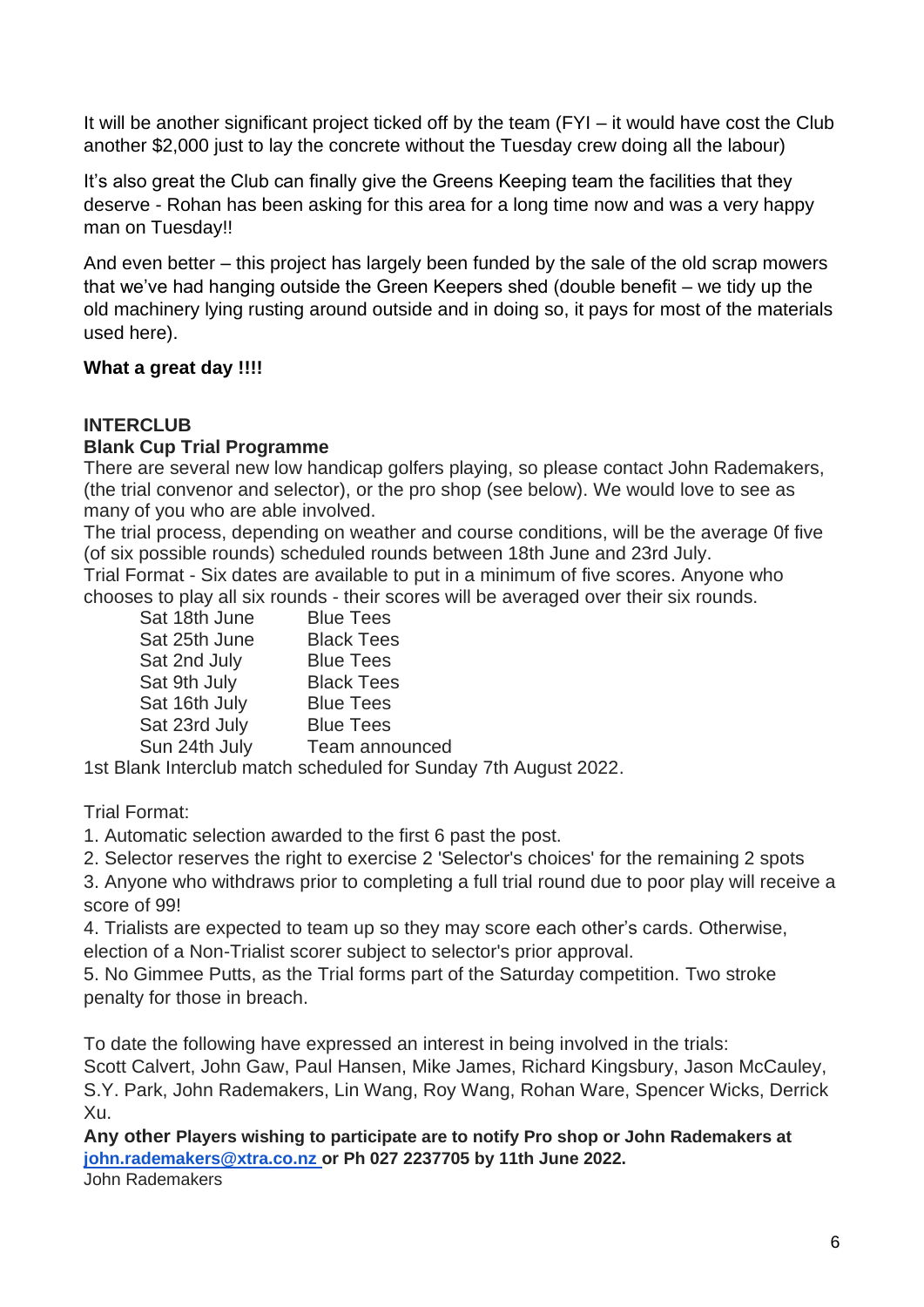## **WINTER RINGERS – 2022**

The second round of 2022 Winter Ringers competition saw an additional 10 Ringers participants enter (room for more entries). After a somewhat mild overnight winter temperatures, a frost-free course was presented but the some of the bare patches around the course are slowly getting churned up with flow of traffic so please avoid these areas as much as possible. The pace of the greens have slowed down in the past fortnight but are still rolling pretty good.

After Round 2, Alan Wicks (20.3) has surged in to the lead with a net score of 59.75, an improvement of 9.05 from the previous week. This relegated Walter Scott (14.0) back into second spot on a net score of 61.0...a net 0.8 advantage over Daniel Wilson (25.2) who improved 21 spots on 61.8, followed by Lex Halford (13.0) on 62.05 who improved 9 spots. There are now 23 players who have managed to secure a better than net score of 70. There were an additional 23 birdies recorded by the Ringers field this week, with Lex Halford leading this statistic with 3 birdies, all attained this week on Holes # 5, # 12 and # 16, followed by John Gaw, Gordon McCoy, Kyle Charlwood and Vance Hetaraka, all with 2 birdies.

Please remember to hand in your signed scorecards after the completion of your round into the Pro Shop so that they can be processed as part of the MOTD competition field results. This will enable your round score to be picked up from Dotgolf to be processed as part of your Ringers compilation.

The long-range weather for Round 3, is forecasting partly cloudy with light winds, with a high of 11 forecasted and an overnight low of 2. Hopefully this won't deter us hardy golfers from getting out on the course and making a determined effort to beat the course and one's handicap.

If you haven't already entered, **it's not too late...come and join in on the FUN...just add your name on the entry sheet in the Pro Shop and pay the entry fee of \$10, along with the Match of the Day fee**...if you played and entered the match of the day of the previous week then that scorecard will be included...play your game and enjoy the friendly rivalry and banter each week as the competition progresses to its finale.

See you out there on Saturday and Happy Golfing.

Kevin King Ringers Organiser

#### **THE RYAN FOX REPORT**

Ryan starts in the US Golf Open at the County Club, Brookline, Massachusetts starting on Friday morning. He will be joined by Danny Lee who qualified by finishing 10<sup>th</sup> at the Canadian Open last week.

The par 71 course has a field of 157 players competing for the title last won by John Rahm. The US open has a prize pool of US \$12.5m

In his weekly text to the club Ryan said, *"its been great to have a break over the last 2 weeks and I'm looking forward to the Open. It's gonna be a good test of golf."*



Phil Olsen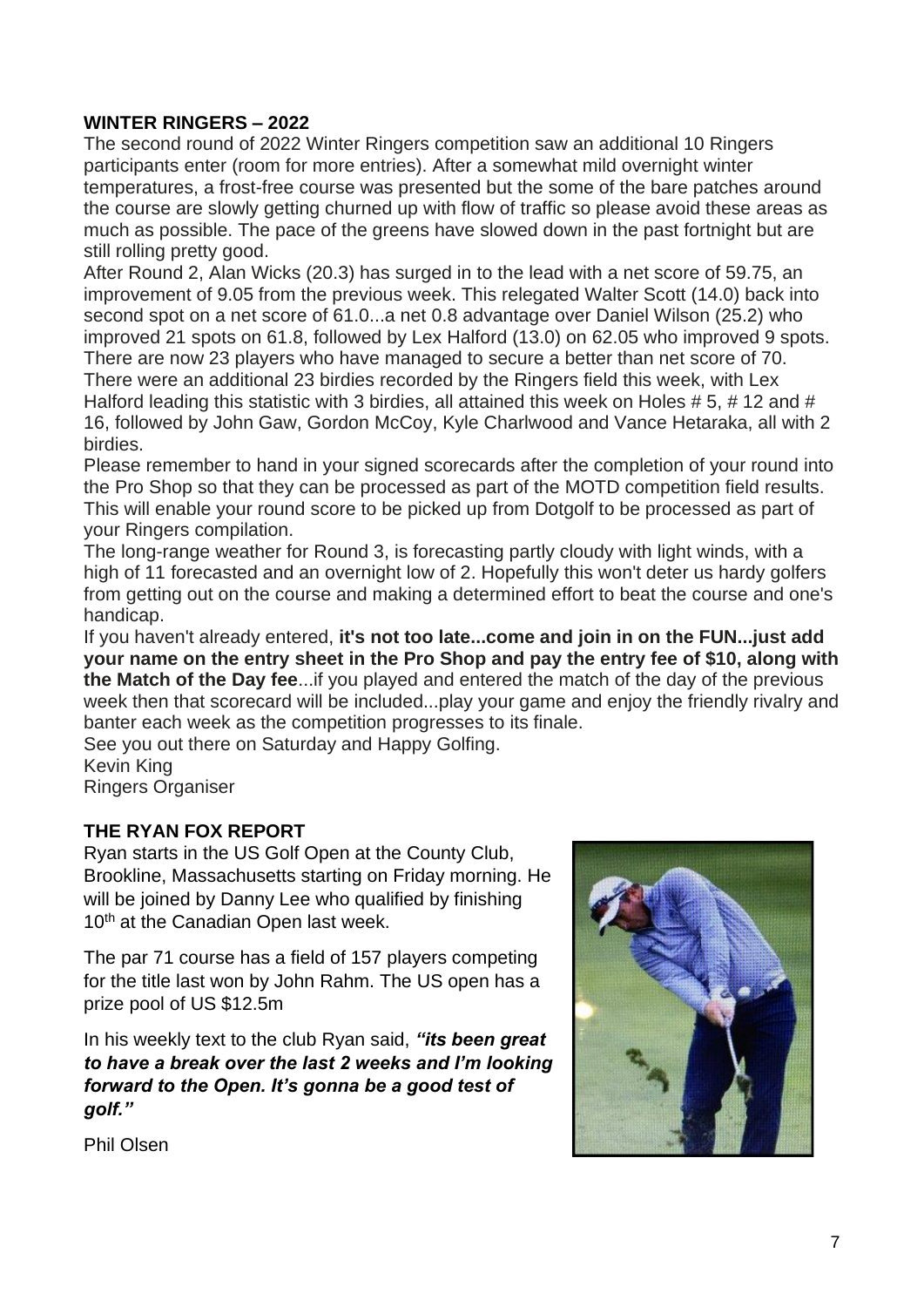### **MEN'S REPOR,T**

This Saturday, the 18<sup>th</sup> of June, is a Stableford round off the Blue or Silver tees for men and women off the Yellow tees. Also, the first round of the Interclub trial off the Blue tees and the finals of the Howarth Salvers off the Silver tees where the following matches are to be played:

#### **Senior Division**

Grant Morris v Mal Ashton.

#### **Intermediate**

Garry Puddy v Duncan Shaw-Brown.

#### **Junior**

Jon Kemp v Chris (Two shots) Cottrell.

Good luck to those playing and I have booked you two tee times from 10 am for the three finals.

I found it quite funny sitting in the clubroom after my Saturday round and the fluids and stories were starting to flow from some of the participants in the Howarth Salvers! Anyhow, it was good to hear good old Chris (Two Shots) Cottrell complaining about having to give Alan Smith six shots! The funny thing he never seems to say anything when I have to give him 18 shots and more sometimes!

Last Saturday, the 11<sup>th</sup> of June was a 4BBB Stableford teams competition round off the Silver tees for men and women off the Yellow tees. Once again it was great to see 45 teams entering the competition which again is fabulous numbers. These numbers, however, are causing some issues with delays off the first tee block and most rounds are taking four and a half hours. Again, last Saturday I was about 20 minutes plus late teeing off but as we played, I did not see any gaps in the flow of the field. Lets work people on getting the rounds completed nearer to four hours if possible as we all know after 4 o'clock anyone on the course finds it cold. By keeping the pace up it also allows the Alpha Group to finish on Saturday in reasonable temperatures.

Could I remind members to look for and repair any divots on the greens, rack the bunkers where necessary and where possible walk around the outside of bunkers please!

The round of the day went to John Rademakers who shot 75 to win the Gross Competition. The top 4BBB Stableford score went on count back to Callum Doherty and Thomas Grimshaw from Phil Olsen and Alan Wicks with 46 stablefords. The Jackpot pool stands at \$435, the Birdies hole stands at \$324 and only the Net Eagle hole was struck by Paul Carpinter and Alan McLelland each receiving \$34.

The full results are available on the website.

I had a look at some of the scores for our Howarth Salver participants and my golly some of scores didn't represent that they play for each other i.e. Grant Morris and Paul Snape scored 36, Andrew Wight and Garry Puddy and Jon Kemp and Barry Stringer both scored 35. I did hear a rumour that some of the match play competition got down to who didn't want to win the hole as some of the play was that bad.

It's great to see Scott Calvert is back out playing weekly and I hear playing some very inconsistent golf, as some others of us! I understand Scott took three to get out of the bunker on number 7 and then birdied number 8. How does that inconsistency happen! Anyhow Scotty's scored three birdies, five pars, seven bogies and three double or more bogies. Thanks for taking some of the pressure off me Scotty.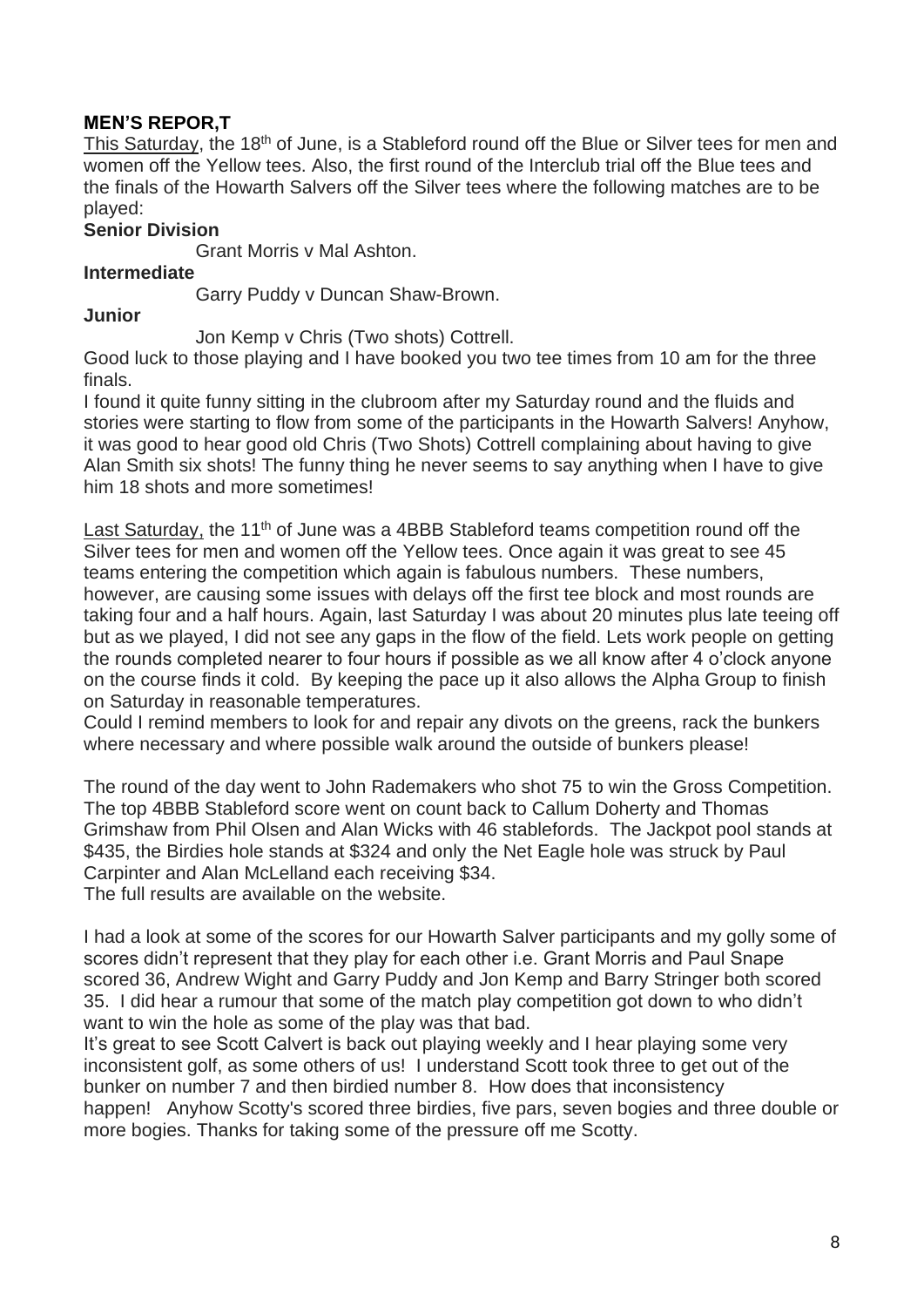#### Handicap Committee:

The Handicap Committee have discussed the June handicap audit documents and we currently have only two men members with their handicaps held within the hard cap (Ie five shot movement), but we have 5 Women and 41 Men identified as having moved three shots between their low index and the current handicap, (the Soft cap).

The Committee has spoken to the two members identified as being held within the hard cap and their handicaps have been modified.

The Handicap Committee also wishes to remind people on honesty is a two way responsibility of both the player and the scorer to actively watch each other's play, counting the number of shots, be aware of the lie of each other's balls, be aware of the Rules of Golf including the Local Rules, and discuss if any relief being sought is allowed and in compliance with these rules.

The Local Rules include the authorisation to seek relief if your ball is laying on stones, or near a tree root and is likely to damage your club, or injure yourself. You can ask your partner for relief and if they agree, then you get a club lengths free drop without penalty for your ball.

| Upcoming events:      |                                                                                       |
|-----------------------|---------------------------------------------------------------------------------------|
| $18th$ June           | Inter-club Trial begins                                                               |
| 16 <sup>th</sup> July | KORNZ Cup from 11.15. (I will check with the Alpha Group<br>about playing the event.) |
| $29th$ June           | <b>Additional Wednesday Tournament</b>                                                |
| 6yh July              | "Lone Star and Joe's Garage Group" Wednesday Tournament                               |
| Closest to the Pin    |                                                                                       |
| Weekly                | Hancock's Wine and Beer Merchants                                                     |

# Raffle Trial

The match committee has decided to trial meat vouchers from 'Peter Timbs Bishopdale' for our weekly raffles instead of meat prizes! We will trial these for a three-week period and seek feedback on this decision.

#### Membership Welfare:

If anyone knows of a member who has a health issue or need a bit of help please let me know!

#### **Comment**

This week I was again out with the Tuesday group working on a new concreted wet area for the green staff to clean down the course equipment. What a great job has been done under the leadership and supervision of 'The Boss' Russell McGregor and '2 i/c' Paul Snape! The group is trying to help clean up the surrounds, and improve the area around the shed including the removal of the old equipment. Could I thank 'The Money Man' Malcolm Wratt, Walter Scott, Barry Nelson, 'Mr Equipment' Brian Docherty, 'The Trainee Boss' Alan Smith, and 'Mr Chainsaw' Phil Olsen for making their time available to improve our club environment. Thanks guys. I know the improvements are being well received by Rohan and Steve!

I mentioned last week the culture that has developed within the Tuesday Group as we strive to do what we can to improve the course and it's surrounds, and to have a fit of fun at the same time, If there is anyone else interested in being involved or helping the group, please have a talk to someone from the group or just turn up around 9 on a Tuesday!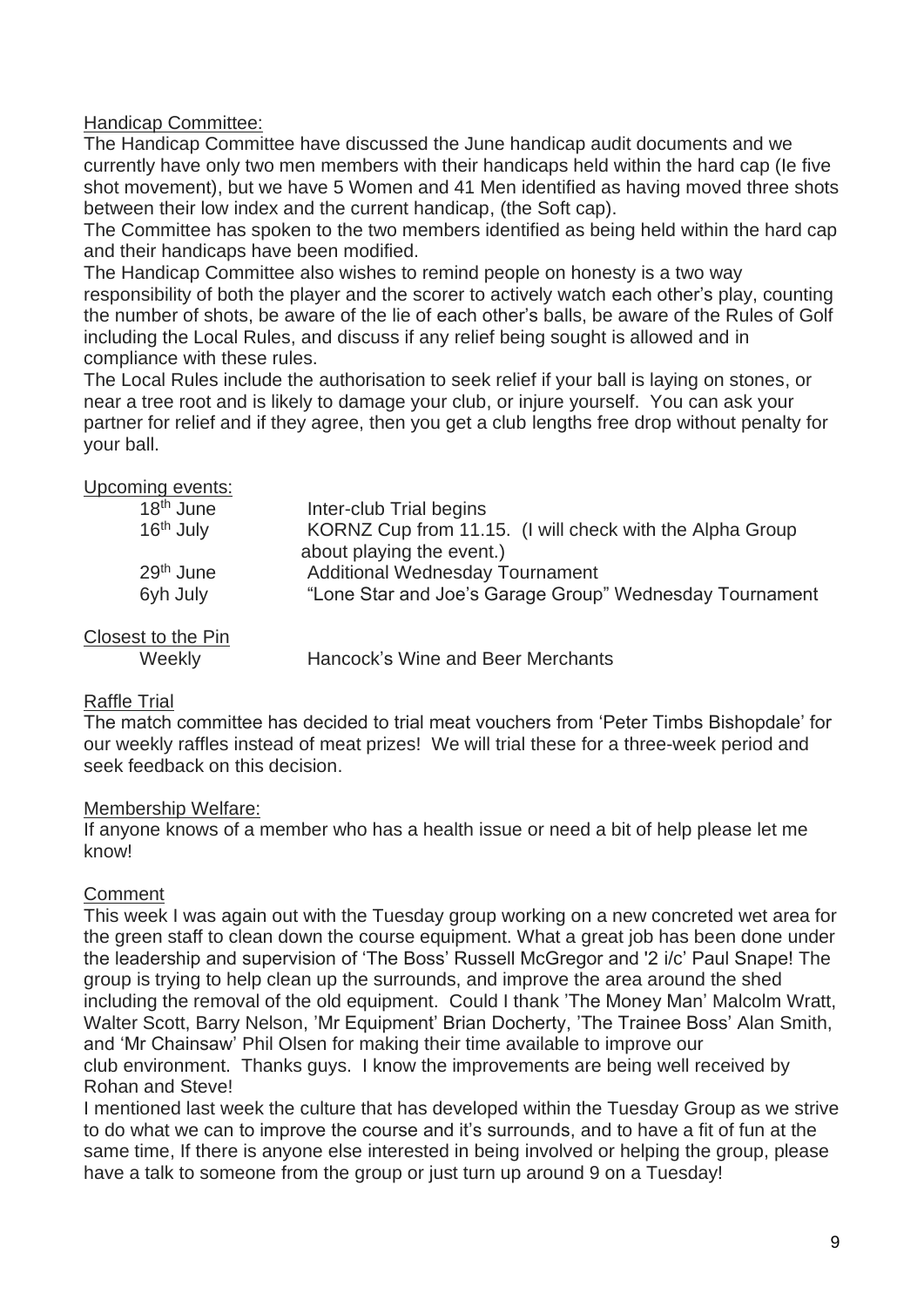Well, haven't we seen some outstanding examples of a team culture within that Queensland State of Origin side last Wednesday and then on Friday within that awesome Crusaders Team. What a superb example of defence by both sides and then the ability to turn defence into attack! Both sides are outstanding teams which have supporting organisations many other sides around the world try to replicate but just don't quite get there! We are very fortunate with the Crusaders, and I wish them all the best for the final on Saturday against the Blues. Go the Crusaders!

The Match Committee wants to create a winning culture and confidence within all of our inter club sides. The win by John, Albert and Chris in the Champion of Champions is the start! The Match Committee wants the Blank Cup trial to highlight our best players and develop them to take Coringa back into the Woodward Cup division. So, all our low handicap golfers should be trialling for the side. The Match Committee and Board will do whatever we can to develop this culture, so get out on the course and show John that you both want and deserve to be selected. It's our goal to get back into Woodward Cup. Good luck to those trialists!

Could I lastly thank Gus Eathorne for the box of golf balls he donated to the Match Committee.

Get out there and enjoy playing our challenging course! David Harvey

Men's Captain

## **LADIES REPORT**

**Tournaments** 

For all tournaments, please contact Leigh on 0274340872 if you want to play in any of them.

Calling all 18 Hole ladies who have a handicap index of 27 or less.

Sandy, our Ladies club Captain has been contacted by Christchurch Club to see if we would like to put a team in for the Cowlishaw Cup. It is to be played on Tuesday August 23rd 2022 at 9.15am. ENTRIES CLOSE ON Friday August 12th 2022

If anyone is interested in putting a team together, can you please contact Sandy so that she can enter you.

## Thursday – Club Day

Today we welcomed a visitor, Judith Bennett who may join us. It was lovely to have Judith playing with us.

This week played for LGU. 1st was Myra, with 38 and then 3 cards were on 40 so 2<sup>nd</sup> on draw was sandy and 3<sup>rd</sup> Janice McPhail

Next week Stableford

**Saturday** 

Only three came to play on a very cold Saturday morning, so we just had a friendly match No time has been booked for next Saturday

18-hole ladies- Dave Harvey is happy to accommodate you within the men's game on a **Saturday** 

Sunday

Rained off Starting time next Sunday is 10.30.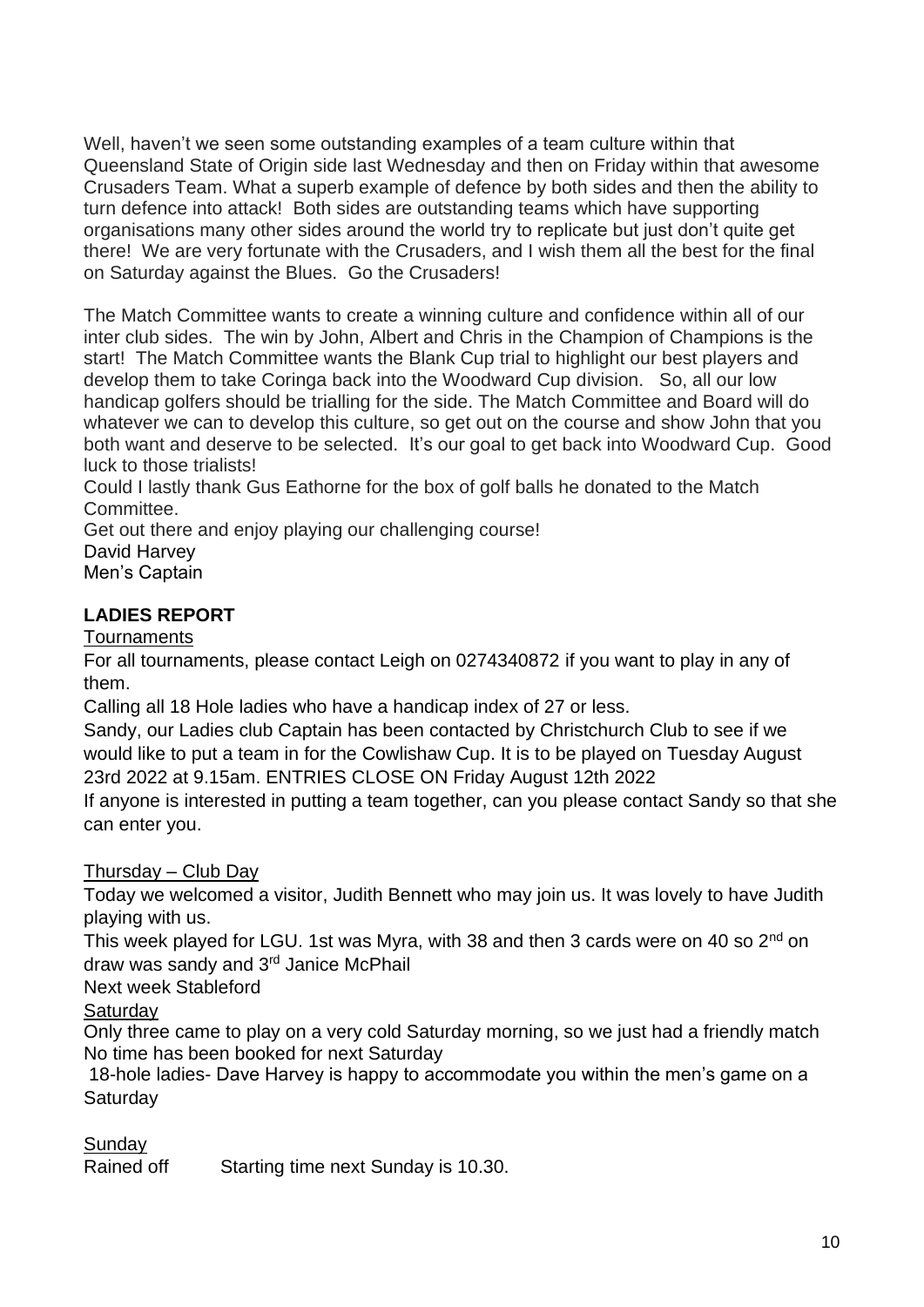Tuesday

Today there were four ladies and two men and they counted putts. Sandy won with14 putts and Janice McPhail 2<sup>nd</sup> with 18 putts

Next Tuesday best nett Trophy

Don't' forget that on Tuesdays and Thursday you need to have your card in by 9.15am, so that the draw can be put together

General news

Please put in your Diaries July 5<sup>th</sup> for our midwinter lunch. Cost \$20

## Canterbury Golf Women's Forum

I attended on behalf of the club. 90% of the information related to 18-hole interclub. Blair Milton from Canterbury Golf (CG) talked about his role as development manager. CG are running programs for youngsters (female) to develop their golf. Currently they are running 4 sessions a week 2 at Waimari and 2 at Russley. There is high demand for these programs, and they be looking at increasing the sessions.

Mike Millward also from CG talked about the juggling he has to do to fit all the interclub games in both 18 and 9 holes.

Pam Ellis chair of the CG ladies committee asked that all players who enter tournaments be it 9 or 18 holes, know their handicap before going as not all clubs have the on-line system. Anne Morgan

## **WEDNESDAY GOLF**

'Lone Star and Joes Garage Group' Wednesday \$10 and \$15 Tournaments:

This Wednesday, the 15<sup>th</sup> of June, we had our \$10 tournament and 40 participants played for meat prizes from 'New World Bishopdale' and closest to the pin prizes from 'Hancock's. Once again only five played to or above their handicaps. Prizes were paid down to 32 stablefords in Division Two, so come out and help make some money for the club.

**Division One** [19 and below]

| 1 <sup>st</sup>     | <b>Andrew Cleland</b>   | 38         |
|---------------------|-------------------------|------------|
| 3 <sup>rd</sup>     | David Harvey            | 36         |
| 4 <sup>th</sup>     | <b>Malcolm Wratt</b>    | 35         |
| 6 <sup>th</sup>     | <b>Russell McGregor</b> | $34$ (C/B) |
| 7 <sup>th</sup>     | <b>Paul Snape</b>       | 34         |
| <b>gth</b>          | <b>John Rademakers</b>  | 33(C/B)    |
| <b>Division Two</b> | [19.1 and above]        |            |
| 1 <sup>st</sup>     | <b>Trevor Lee</b>       | 37         |
| 2 <sub>nd</sub>     | <b>Robert Pryce</b>     | 36         |
| 4 <sup>th</sup>     | <b>Paul Carpinter</b>   | 34         |
| 5 <sup>th</sup>     | <b>Ross Ricketts</b>    | 33(C/B)    |
| <b>gth</b>          | <b>Sue Smith</b>        | 32         |
|                     |                         |            |

We will be out at Ellesmere next Wednesday.

As there are five Wednesdays this month we are having a third Wednesday tournament. This means will be having two tournaments in a row on the 29th June and then 6th July. The 29th tournament will be for meat from our friends as 'New World Bishopdale' and then the 6th will include the \$50 vouchers from 'The Lone Star and Joes Garage Group',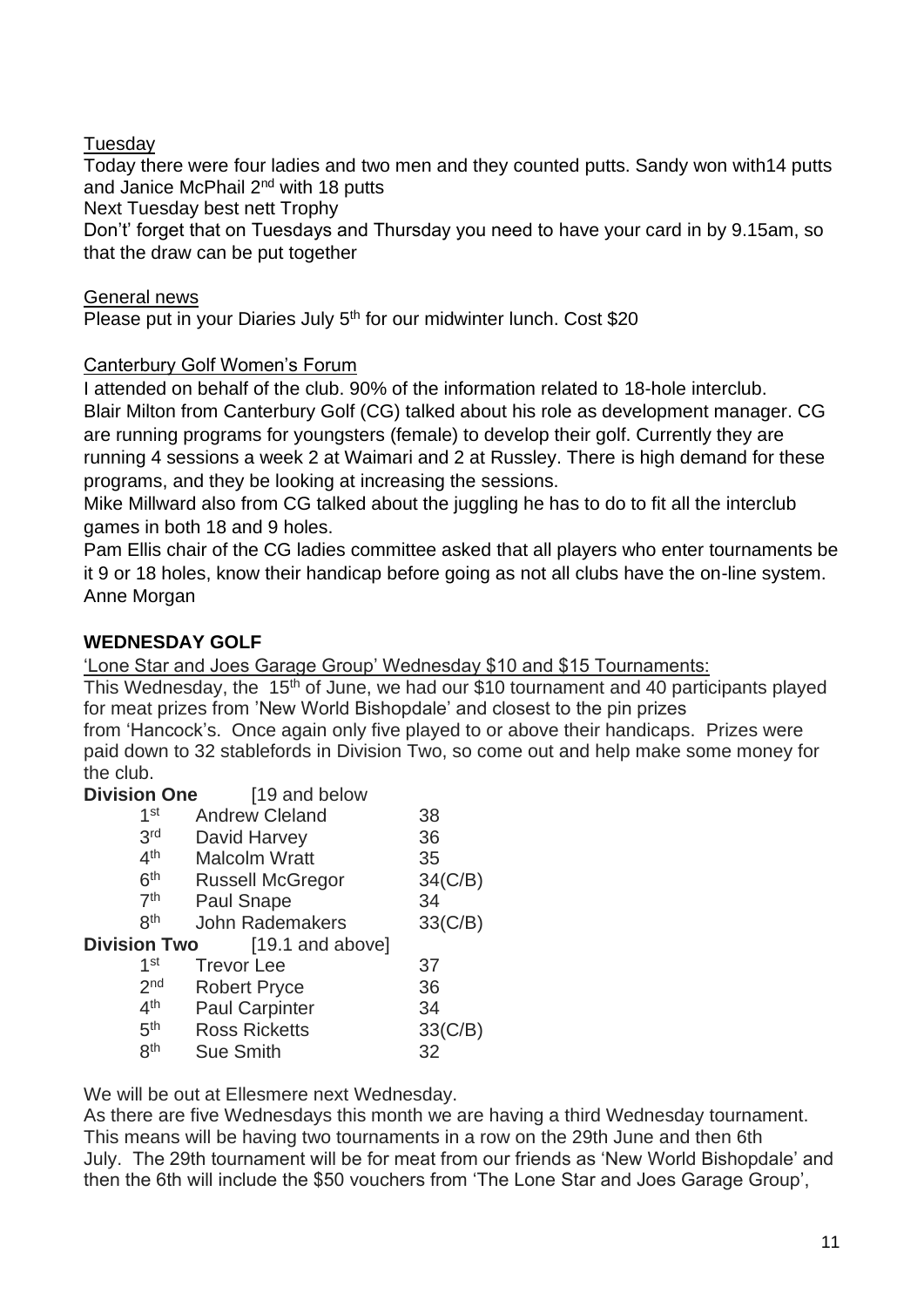meat prizes from 'New World Bishopdale' and closest to the pin and random draw prizes from 'Hancock's. The tournaments starts at 10.30 am and everyone must be on the course by 11.30. Just turn up and join group for a round between those times! Thanks once again to our sponsors. David Harvey

#### **THURSDAY GOLF**

 $4<sup>th</sup>$ 

A very cold start for a Par match off Yellow tees and clearly it took a while for our older joints etc to unwind as the scoring was less than spectacular.

The full results were as follows:

- $1<sup>st</sup>$ Graeme Bennetts +2  $2<sub>nd</sub>$ Tom White  $+2$  (A 501 going the other way!!!!)
- 3rd Chris Cottrell  $+1$
- - - Peter Bailey  $+1$
- $5<sup>th</sup>$ Phil Olsen  $+1$
- $6<sup>th</sup>$ Michael Healey All square

We had a 2 for Duncan Shaw-Brown and nearest the pins (thanks to Hancock's) to Paul Carpinter (#7) and Doug Ames (#17). Doug assures me it was a 3 wood, not a driver!!!! I once again noted the Club Captain out practicing!! . Here's hoping our luck with the weather continues and until next week good golfing.

Chris Cottrell

For Thursday Men

#### **AND NOW**

The Truckie and the Emu

A truckie walks into an outback cafe with a full-grown emu behind him.

The waitress asks them for their orders.

The truckie says, 'A hamburger, chips and a coke,' and turns to the emu, 'What's yours?' - 'Sounds great, the same,' says the emu.

A short time later the waitress returns with the order 'That will be \$9.40 please,' and he reaches into his pocket and pulls out the exact change and pays.

The next day, the man and the emu come again and he says, 'A burger, chips and a coke.' - 'Sounds great, I'll have the same,' says the emu.

Again the truckie reaches into his pocket and pays with exact change.

This becomes routine until the two enter again. 'The usual?' asks the waitress.

'No, it's Friday night, so I'll have a steak, baked potato and a salad,' says the man. 'Brilliant idea, same for me,' says the emu.

Shortly the waitress brings the order and says, 'That will be \$32.60'

Once again the man pulls the exact change out of his pocket and places it on the table.

The waitress cannot hold back any longer. 'Excuse me mate, how do you manage to always pull the exact change from your pocket every time?'

'Well, love' says the truckie, 'a few years ago, I was cleaning out the back shed, and found an old lamp. When I cleaned it, a Genie appeared and offered me two wishes.

My first wish was that if I ever had to pay for anything, I would just put my hand in my pocket and the right amount of money would always be there.'

'That's brilliant!' says the waitress. 'Most people would ask for a million dollars or something, but you'll always be as rich as you want, for as long as you live!'

'That's right. Whether it's a carton of milk or a new car, the exact money is always there,' says the man.

Still curious the waitress asks, 'What's with the emu?